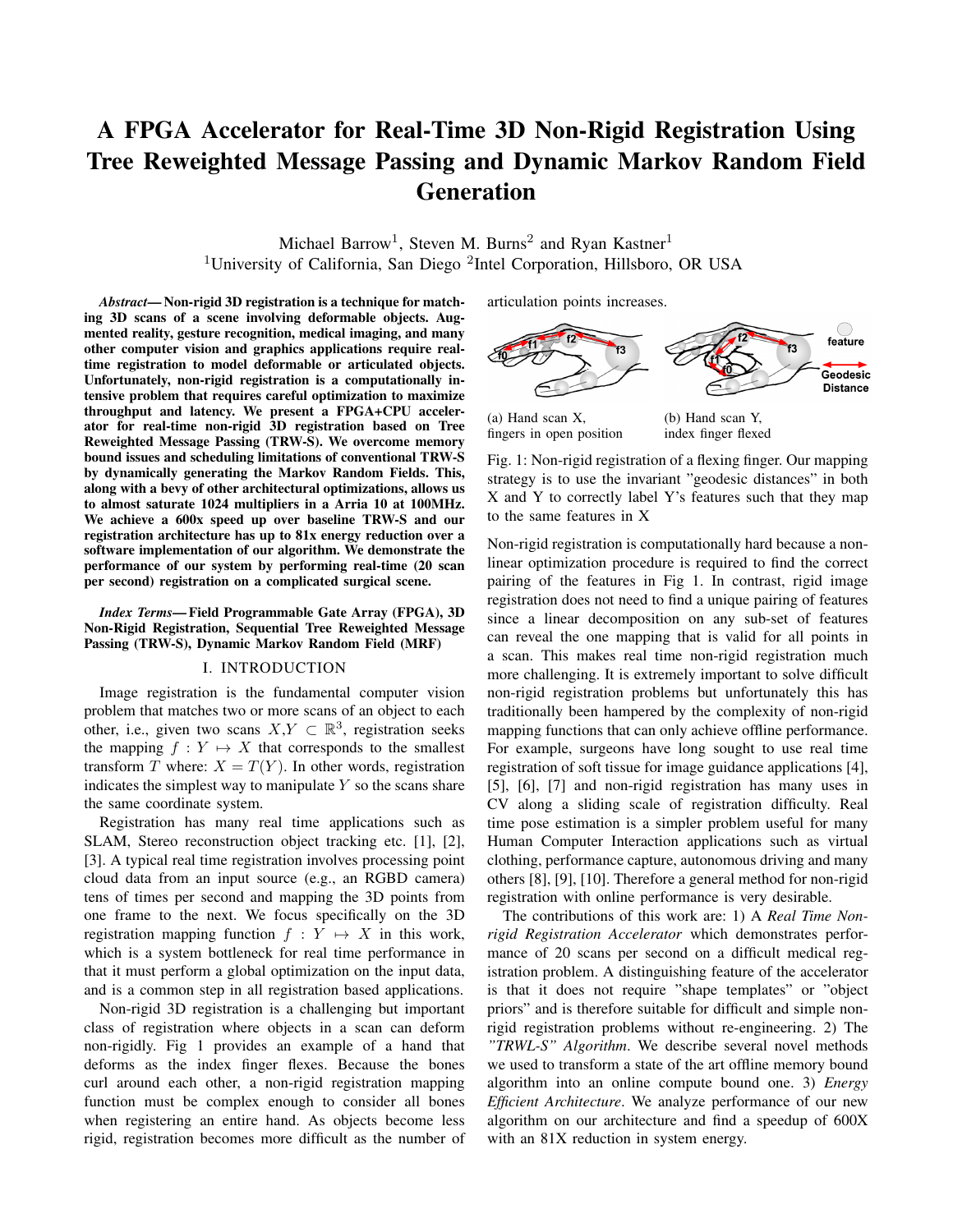The paper is organized as follows: Section II summarizes the state of the art in online non-rigid registration. Section III details how our algorithm enables our accelerator to have higher performance than a state of the art baseline algorithm. Section IV describes the implementation of our novel registration architecture. Section V Evaluates the performance of the architecture. Section VI Provides our conclusions on this work.

# II. RELATED WORK

Non-rigid 3D registration is computationally intensive. To the best of our knowledge there is no system capable of solving the general problem in real time. Instead, systems achieve fast runtime with trade offs to simplify their problem.

For example, much work has focused on real time pose estimation where object priors simplify the registration problem. Object priors are a set of rules describing plausible configurations for a canonical object. Registration requires finding a transform of a scan that best fit these rules and only works on objects that adhere to these rules. This is a simpler problem than performing registation with unknown content. The most common priors are object skeletons which can be articulated into the poses of interest [11], [12], [13], [14]. These approaches cannot be applied to more complex registrations, e.g., they are inadequate for registering pliable objects that deform without points of articulation.

Another approach possible is to define a registration template from the data stream itself. Newcombe et al. [1] avoid pre-defined priors by taking one image scan to be a canonical frame. The work achieves real time performance by regularizing (linearizing) the fitting of input scans to the canonical frame. They demonstrate that more complex real time registrations are possible with this approach as compared with skeleton templates; however the linear optimizer overconstrains the shape matching problem making registration of very flexible objects difficult.

Dou et al. [9] propose another real time system that does not require templates and is more robust than Newcombe's to large deformations. The registration is done using a deformation graph [15]. Although the results are compelling, a major drawback is that the deformation graphs must be defined by the user, which limits the generality of the technique.

In contrast, global optimization registration methods are more general since they do not require any object priors. For example, Chen et al. [16] acheived accurate results by formulating the optimization problem as a Markov Random Field (MRF). Each entry in the tensor is a cost associated with pairing geodesic distances between features. While the quality is high, the optimizer run time is prohibitively slow for real time applications.

Real time global non-rigid registration is therefore possible if an optimizer exploring the MRF problem can do so in real time. In addition if the number of features " $n$ " that can be described by the MRF is large enough, this approach would be suitable for difficult registration problems.

There have been recent advances in GPU, FPGA, and ASIC acceleration for efficient message passing based global optimizers which explore MRF's in linear time [17], [18], [2], [19]. Unfortunately these approaches are revealed to be memory bound as they must stream the MRF into the accelerated optimizer. Fig 2 illustrates accelerator memory bound for MRF problems sizes of Chen's approach[20]. Fig 2 shows it is not possible to solve MRF registration problems in real time for  $n \geq 60$  with existing accelerators because the MRF cannot be loaded into the accelerator



Fig. 2: MRF memory bandwidth scaling with problem size (n) [20]. No proposed global optimizer accelerator system (horizontal trends) is suitable for difficult non-rigid registration since the MRF must be streamed in. The memory bandwidth available for transferring a global registration problem MRF to the proposed accelerators [17], [18], [2], [19] is not sufficient for a moderately complex registration problem of  $n=60$  feature points.

## III. REGISTRATION ALGORITHM

Our Tree Reweighted Loaf Slice (TRWL-S) algorithm builds on a global non-rigid registration baseline described by Chen et al. [16] which registers scans using geodesic distances (see Fig 1). Fig 3 illustrates how these invariant distances can be summed into a  $n \times n$  matrix that gives feature to feature distances between all  $n$  features and describes a global relationship between all the features in a scan.





to feature Geodesic distances

Fig. 3: Matrix 3a represents a global intrinsic model of the hand from Fig 1. The model is a list of geodesic distances between every pair of features;  $x_{i,j} = |f_i - f_j|$  where:  $i, j = 1, \ldots, n >$ . Matrix 3b is the geodesic distances between features as seen in Scan Y. The goal is to match the features from Scan Y to X using the known distance mappings in Matrix 3a, i.e., find the correct permutation of  $i, j$  for Matrix 3a to Matrix 3b s.t.  $x_{i,j} = y_{i',j'} = |f_i - f_j|$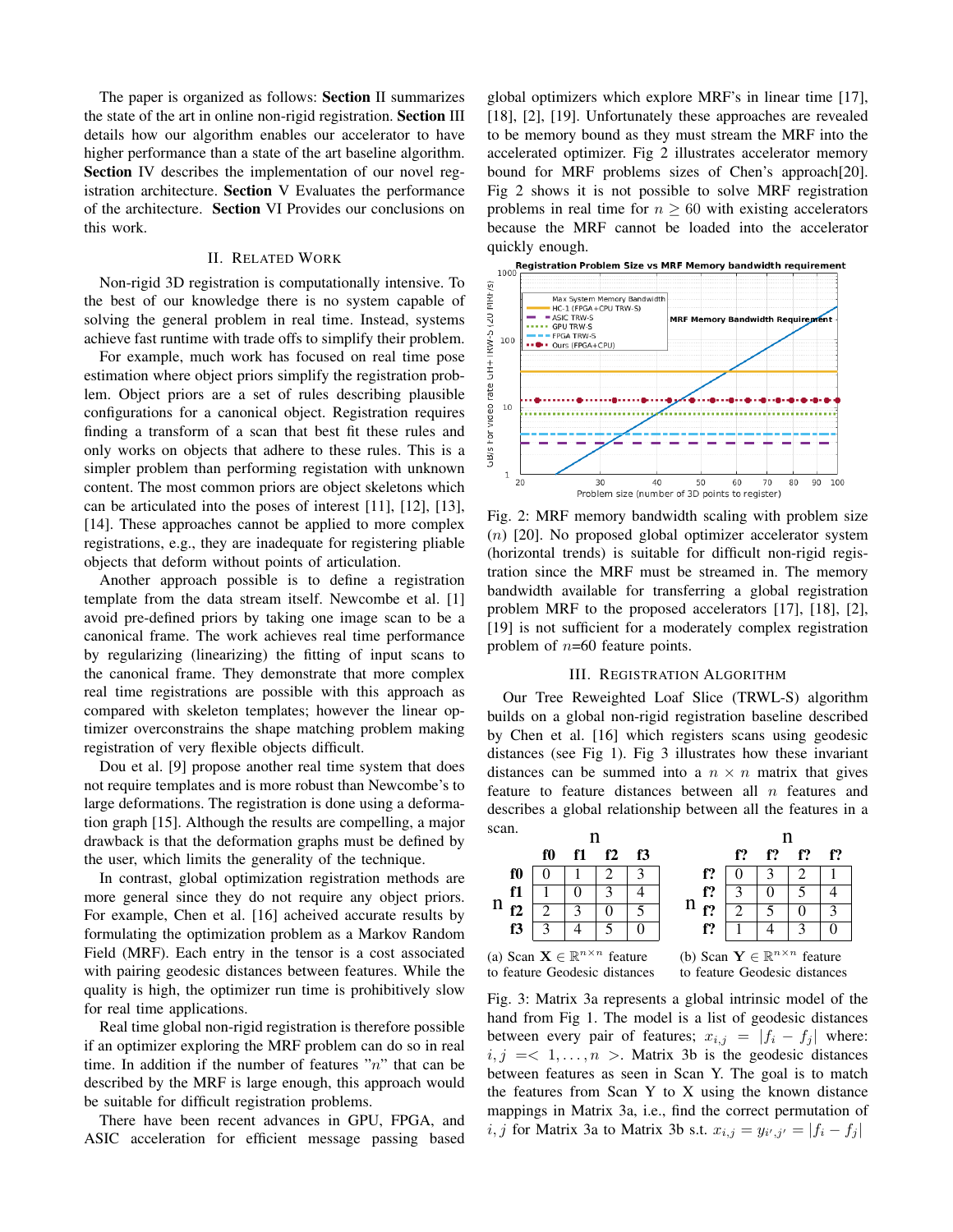To register  $X$  and  $Y$  in Fig 3 the baseline constructs a MRF by applying a geodesic distance heuristic (GH) to each combination of  $X$  and  $Y$  and then uses a Tree Reweighted Message Passing (TRW-S) global optimizer to find a best matching. Since GH+TRW-S :  $Y \mapsto X$ , we refer to the baseline as "GH+TRW-S" to denote the registration function we accelerate. Although GH+TRW-S is global and requires no object specific priors, the trade off is it has greatly increased computation compared with the related work and online performance is very difficult to achieve.

The first compute heavy step is: *Geodesic Heuristic (GH)* where the registration is mapped as an energy minimization MRF problem by calculating a energy cost of matching pairs of points in  $X$  and  $Y$ . This energy cost function is a heuristic form of geodesic distance matching where a filtering and weighting scheme is applied to the geodesic distances to make the registration more robust to imperfections of 3D scanning systems [16]. The GH algorithm results in an  $O(n^4)$ sized MRF which is illustrated in Fig 4.

The second step is a *Global Optimal Matching* search using (*TRW-S*): TRW-S uses a global convex non-linear energy optimization to the explore the MRF problem and find a optimal matching candidate solution in  $O(kn^4)$  time [21], where the registration solution calculates  $n$  matches and each scan has *n* features [16]. TRW-S is a popular MRF solver due to its fast convergence and its ability to compute a lower bound energy. It can report a theoretical best solution (the lower bound) which helps to choose a "k" constant for the overall  $O(kn^4)$  complexity [22]. Full details on GH+TRW-S can be found in [16] and [21].

The major challenge to acclerating this algorithm is efficiently constructing  $O(n^4)$  MRFs during the GH step, and then rapidly exploring this  $O(n^4)$  problem space in the TRW-S phase. GH+TRW-S does not map well to most parallel architectures. In particular TRW-S has data dependencies that make it difficult to schedule.

TRW-S and other message passing based accelerators typically optimize DRAM streaming of the  $\binom{n}{2}$  messages [17], [18], [2], [19]. However, we found  $GH+TRW-S$  to be memory bound when the MRF is ignored, since the TRW-S solver must stream in an MRF from the GH step as shown in Fig 2. The problem size does not need to be very large before the  $O(n<sup>4</sup>)$  MRF exceeds typical cache sizes and accelerators become bottlenecked. e.g., a 64 point registration requires 66 MB of cache [20].

## *A. Dynamic MRF Generation*

Fig 2 shows that video rate performance is not possible using the baseline GH+TRW-S algorithm on any reviewed accelerator. 464GB/s bandwidth is required to achieve 20 scan/s video rate on a 110 node registration. Typically, hardware acceleration platforms have significantly less bandwidth. For example, our Arria  $10 + X$ eon hardware can only stream the MRF to a TRW-S accelerator at 12GB/s. To reduce this bandwidth requirement, our algorithm uses a novel approach called *dynamic Markov random field generation (DMRF)*.



(a) A MRF "Slice"  $(L')$  is the  $n^2$  (b) The complete MRF "Loaf" elements that make  $X - y_{i,j}$  $(L)$  is all  $\binom{n}{2}$  Slices

Fig. 4: A MRF registration problem is constructed using two matrices X and Y of geodesic distances (see Fig 3). A good labeling is one where geodesic distances are the same ( $\mathbf{X}_{a,b}$ –  $Y_{i,j} = 0$ ). Therefore  $X - y_{i,j}$  are all  $n^2$  potential matches for one  $y \in Y$ . This means checking all potential matches requires creating an MRF by subtracting all  $y \in Y$  from X. We abstract this as a 3D tensor "loaf of bread":  $L =$  $[X - y_{1,1}, \ldots, X - y_{n,n}]$  of order  $O(n^4)$ .

Our DMRF algorithm dynamically computes the "slices" shown in Fig 4a as they are needed by TRW-S. DMRF is able to reduce MRF storage space because the number of independent random variables is actually far lower than  $n^4$ for registration. Fig 3 shows only  $2n^2$  variables are used to construct the  $O(n^4)$  MRF for **X** and **Y** depicted in Fig 4b. DMRF dynamically evaluates the GH energy cost function:

$$
E = (\exp(-\min(x/\sigma, y/\sigma)) \cdot \min(|x - y|, \tau)) \cdot q \tag{1}
$$

for each slice in Fig 4b where  $\sigma$  and  $\tau$  are GH filter and weight constants, respectively.  $q$  is a normalization factor for numerical stability [16]. Dynamic evaluation means only the  $2n^2$  independent MRF variables are transferred to our accelerator. Fig 5 shows our platform is compute bound for larger problems with this approach. eg. 0.08GB/s is used for 20 scan/s 110 node DMRF transfer versus 464GB/s for MRF.



Fig. 5: DMRF removes the MRF transfer bottleneck ("Baseline" trend) which changes the problem from memory to compute bound ("DMRF" trend). However, scaling on our platform is now constrained by the "M" optimizer messages of Alg 1 ("Our" trend) and this is discussed in Sec V-D

Provided  $X$  and  $Y$  are available, Eqn 1 can be evaluated simultaneously for the entire MRF. This makes generating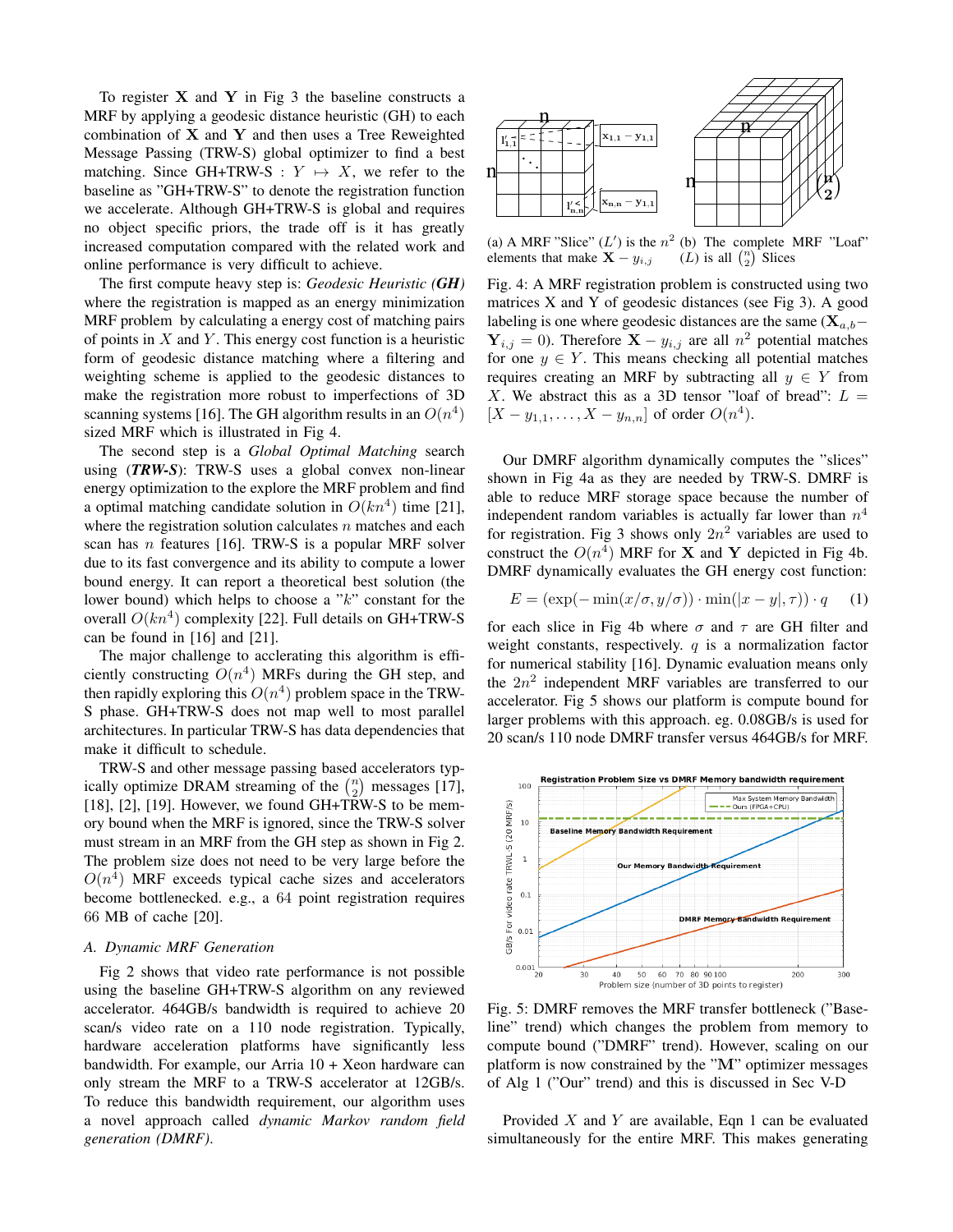loaf slices with DMRF an effective approach. Our algorithm integrating our DMRF generation into TRW-S optimization is described in Alg 1. We call this modified algorithm TRWL-S.

Algorithm 1 TRWL-S

1: **procedure**  $DMRF(X, Y, s, t, q)$ 2:  $y = \mathbf{Y}[s,t]$ 3: return  $E(\mathbf{X}, y) \cdot q \rightarrow \text{see Eqn 1}$ 4: procedure  $\text{UD}(M, L', W, s, t)$ 5: off =  $\Gamma[s, t] \circ W - M$   $\Rightarrow$   $\circ$  is Hadamard product 6:  $G'[1:n,*] = L'[1:n,*] + off$ 7:  $M' = \text{COLMIN}(G')$ 8: return  $M'$  -  $MIN(M')$ 9: **procedure** TRWL-S(U, **X**, **Y**, *q*, *j*)  $\triangleright$  U is optional<sup>\*</sup> 10:  $\mathbf{M}[*, *] \leftarrow [0]$ 11: while  $j=1 > 0$  do  $\Rightarrow j$  is number of passes 12:  $W_f \leftarrow W_b \leftarrow \mathbf{U}$ 13: **for**  $s = n$ ;  $s > 0$ ;  $s = 1$  **do**  $\triangleright$  Back pass (TRW-S) 14: **for**  $t=s-1$ ;  $t>0$ ;  $t=-1$  **do** 15:  $W_b[t] += M[t, s]$ 16:  $W_b[t] += M[s, t]$ 17: **for**  $t=s-1$ ;  $t>0$ ;  $t=-1$  **do** 18:  $L$  $L' \leftarrow \text{DMRF}(\mathbf{X}, \mathbf{Y}, s, t, q)$ 19:  $\mathbf{M}[t, s] = \text{UD}(\mathbf{M}[t, s], L', W_b[t], s, t)^{\dagger}$ 20: **for**  $t=n$ ;  $t>0$ ;  $t=1$  **do**  $\triangleright$  Front pass (ours) 21: **for**  $s=0$ ;  $s < t-1$ ;  $s+=1$  **do** 22:  $W_f[t] += M[t, s]$ 23:  $W_f[t] \rightleftharpoons M[s, t]$ 24: **for**  $s=0$ ;  $s < t-1$ ;  $s+=1$  **do** 25:  $L$  $L' \leftarrow \text{DMRF}(\mathbf{X^T}, \mathbf{Y}, s, t, q)$ 26: **M**[s, t]= **UD**(**M**[s, t],  $L', W_f[t], s, t$ )<sup>†</sup> 27:  $S \leftarrow \text{SLN}(\mathbf{M}, \mathbf{G}, \mathbf{U})^{\dagger}$ 28: return S ∗U *is an optional TRW-S seed and may be set to zero* [21] †Γ*, message update (UD) and solution (SLN) detailed in* [21]

## *B. Scheduling Optimizations*

TRWL-S must be scheduled carefully due to the data dependency on  $W[t]$  in the UD() step. Alg 1 shows two scheduling options for the two optimization passes of TRWL-S "Back Pass" uses the naive TRW-S scheduling which is sub-optimal. The serial dependency issue is illustrated graphically in Fig 6a. Our "Front Pass" schedule in Alg 1 ensures that the first  $M[t]$  required to be added to a  $W[t]$ in the next loop of the front pass is computed first and is shown in Fig 6b. This scheduling optimization is important for effectively speeding up TRWL-S. Data dependencies prevent a fully parallel schedule and so pipelining is a better execution scheduling option. Without our schedule, TRWL-S would suffer pipeline stalls of up to  $n \times (UD() + MRF())$ time. Since both of these functions are a  $O(n^2)$  compute bottleneck, total stall time without our schedule is on the order of  $O(n^3)$ .



(a) Data dependencies with the (b) Data dependencies with our Naieve TRW-S schedule in Alg 1 schedule in Alg 1

Fig. 6: TRWL-S serial data dependencies between M and W. s is the inner loop and is completed once before traversing along  $t$ . Fig 6a is the "Back Pass" TRW-S schedule in Alg 1 and Fig 6b is our "Front Pass" schedule in Alg 1.  $M[s, *]$  depends on W[s] from  $t-1$  which in turn depends on M[ $\ast$ , s] from t − 2. Our schedule in Fig 6b is better suited to pipelining as we schedule the compute of M to meet the dependencies of W at  $t + 1$  as early as possible.

# *C. MRF Optimization*

The MRF cost function in Eqn 1 uses the exp function which is expensive in terms of both resource usage and latency. To improve this, we define a transformed cost function in Eqn 2:

$$
E = \max(a, b) \cdot \min(|x - y|, \tau)
$$
 (2)

where  $a = qe^{-x/\sigma}$  and  $b = qe^{-y/\sigma}$ . The transformation is valid because exp is a monotonic, increasing function of its argument, and max $(-u, -v) = -\min(u, v)$  is an identity. The values of a and b are pre-computed on CPU using  $O(n^2)$ work. We include the (positive) scaling term  $q$  in  $a$  and  $b$ when factoring out the expensive exp to reduce even further the total compute required for the  $O(n^4)$  FPGA work.

## *D. Precision Optimization*

In order to maximize the performance, we aim to saturate the FPGA multiplier blocks and other arithmetic resources. Key to this is using fixed point arithmetic since the target Arria 10 FPGA has more integer DSP multipliers than floating point multiplier blocks.

The GH+TRW-S baseline uses 64 bit floating point numbers. The Arria 10 DSP multipliers are 18 bits wide, so ideally we would prefer to reduce baseline precision to match the DSP multipliers. At the same time, in order to maintain accurate registration, the accelerator can not arbitrarily reduce the TRWL-S word width.

We analyzed the impact of reduced word width by sweeping fixed point precision of GH+TRW-S on our data sets to verify reduced precision did not negatively impact registration performance. Fig 7 shows that the energy minimization (registration capability) of GH+TRW-S is not greatly affected until we reduce the data representation to a 8 bit fixed point. We conservatively choose 16 bit fixed point since this precision maps well to the Arria 10 DSP multipliers, reduces memory footprint by a factor of 4X over GH+TRW-S, and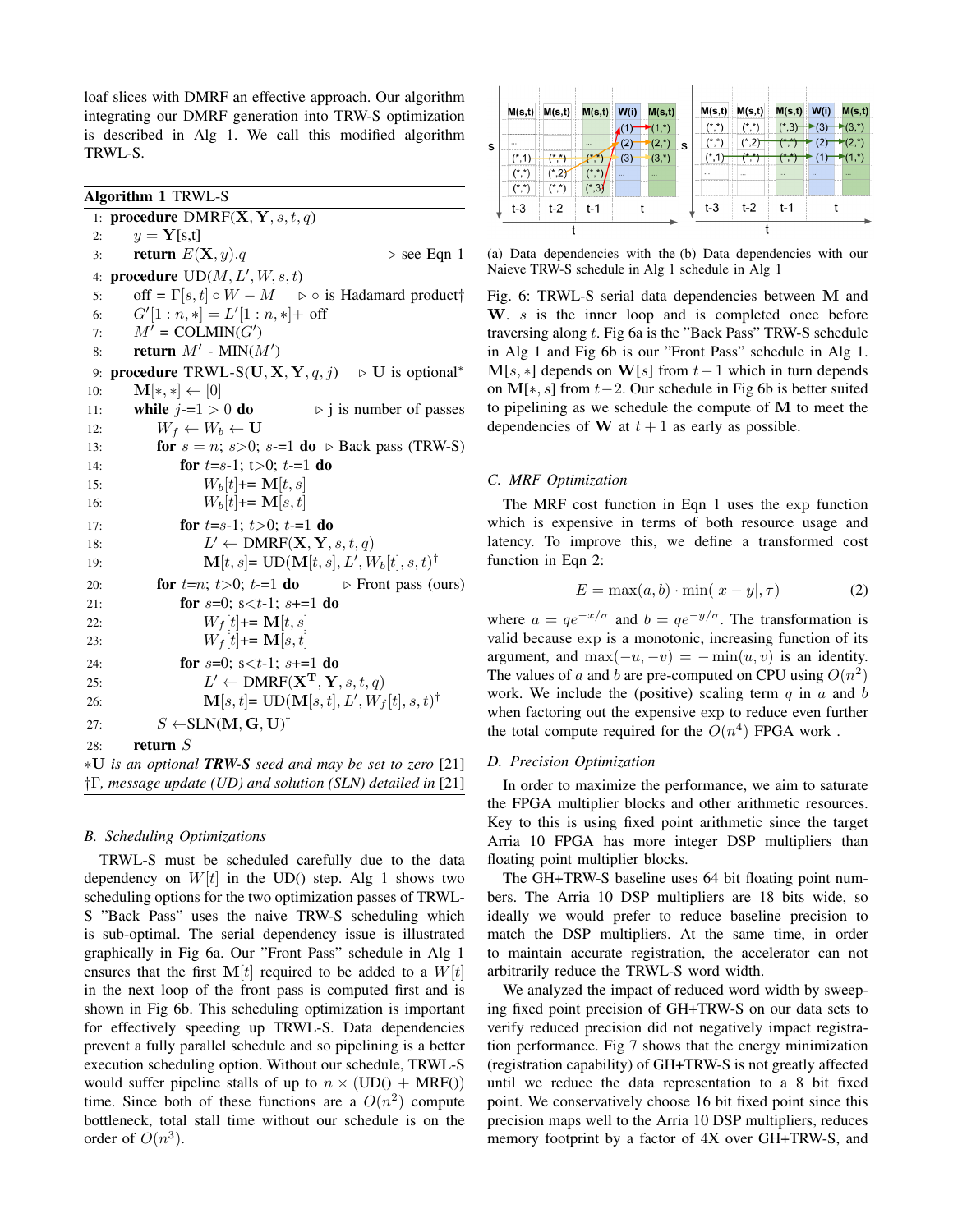does not greatly impact the registration quality on our tested data sets. we do note that other data sets may vary although 16 bits is acceptable across our two tested data sets.



Fig. 7: The registration energy vs. the algorithm iteration for different data types. A lower energy indicates a more accurate registration. The 64 bit float, 30 bit fixed, and 16 bit fixed all have similar registration energy. The 8 bit fixed is significantly worse.

# IV. ACCELERATOR ARCHITECTURE

# *A. System Overview*

Our accelerator is built using a 14 core Intel Xeon Broadwell coupled to a Altera Arria 10 FPGA via QPI and PCIe interconnects. The portions mapped to the Xeon were implemented in C++. The portions mapped to the FPGA were designed using Chisel3 [23]. The CPU to FPGA memory interface was built using Intel's *Rapid Design Methods for Developing Hardware Accelerators* methodology [24], which is optimized for CPU to FPGA data transfers of cache line granularity, i.e., 32 16 bit fixed precision numbers per FPGA cycle. Because of the CPU/FPGA memory interface, it is efficient to process data in vectors of 32 numbers and all block to block data transfers in Fig 8b use buffers 32 elements wide.

Fig 8 provides a high level block diagram of our heterogeneous non-rigid 3D registration accelerator. The Host Xeon provides high-level control, executes initialization procedures, and performs the mathematical transforms needed for registration. The functions DMRF() and UD() from Alg 1 are mapped to the FPGA since they can benefit from a parallel implementation. W operations from Alg 1 are also mapped to the FPGA. This is because the accelerator would suffer execution starvation from serial dependencies on W (see Fig 6) if the W variables had to be maintained by the CPU and streamed in as needed. The blocks in Fig 8b are each detailed in Sections IV-B to IV-E.

# *B. Gen and Min*

"Gen and Min" in Fig 8b implements DMRF() and the COLMIN() of UD() in Alg 1 since these are the compute bottleneck of TRWL-S, both having  $O(n^2)$  complexity per slice. Both DMRF() and COLMIN() are SIMD which our



(a) TRWL-S pass with hardware mapping highlighted (b) Xeon/Arria 10 TRWL-S accelerator block diagram

Fig. 8: Heterogeneous TRWL-S accelerator block diagram. Fig 8a colours a TRWL-S pass to indicate how we partition the algorithm on our accelerator. Fig 8b is our Xeon/Arria 10 3D non-rigid registration accelerator. Each hardware block is coloured to match the portion of TRWL-S described in Alg 1 it is responsible for. We omit the Backward pass for brevity.

accelerator takes advantage of as shown in Fig 9. The block depicted in Fig 9a shows how larger matrices, for example,  $128 \times 128$ , are mapped to  $4 \times 4$  virtual tiles using time-division multiplexing. Our architecture physically implements  $32 \times 32$  compute cells. The tile arrangement can be modified at runtime to describe registration accelerators for different problem sizes (multiples of 32.) Eqn 2 shows that  $A$  and  $X$  are constant factors for every loaf slice and so our architecture loads the appropriate  $a$  and  $x$  into the cell ram shown in Fig 9b once only per registration. We use double buffering to allow tiles to begin work as  $A$  and  $X$  are loaded from CPU. Each cell implements Eqn 2 for DMRF() and adds "off" as the second step of UD() in Alg 1. Each cell's output is then fed to COLMIN() hardware which is shown as the min tree block in Fig 9b. Min tree performs the *n* wide vector min using a log tree arrangement with  $32$ word inputs. Processing a slice takes 16 cycles (one cycle for each tile.) The gen and min unit is deeply pipelined (14 stages) giving a  $L'$  slice per FPGA clock ratio of 1:1.

# *C. Message Clamp*

Msg Clamp or "message clamp" in Fig 9c implements the final MIN() step of UD() in Alg 1. Using the separate message clamp block simplifies our architecture. It is broken out from "gen and min" (Section IV-B) because MIN() is an aggregating step that is not a compute bottleneck and is parallel in an orthogonal way to COLMIN() of the gen and min block. Msg clamp uses the same log tree vector min concept as gen and min but cycles the least output several times through the tree. This is because the input from gen and min is a cache line (32 numbers) wide and so *least*=  $MIN(x)$  should be run once for every tile of gen and min. The FIFO in the clamper delays arrival of results from the first tile to a 32 wide vector subtract until a true MIN() has been computed. M[.,.] is computed as the result of the vector subtract and streamed to the weight update block.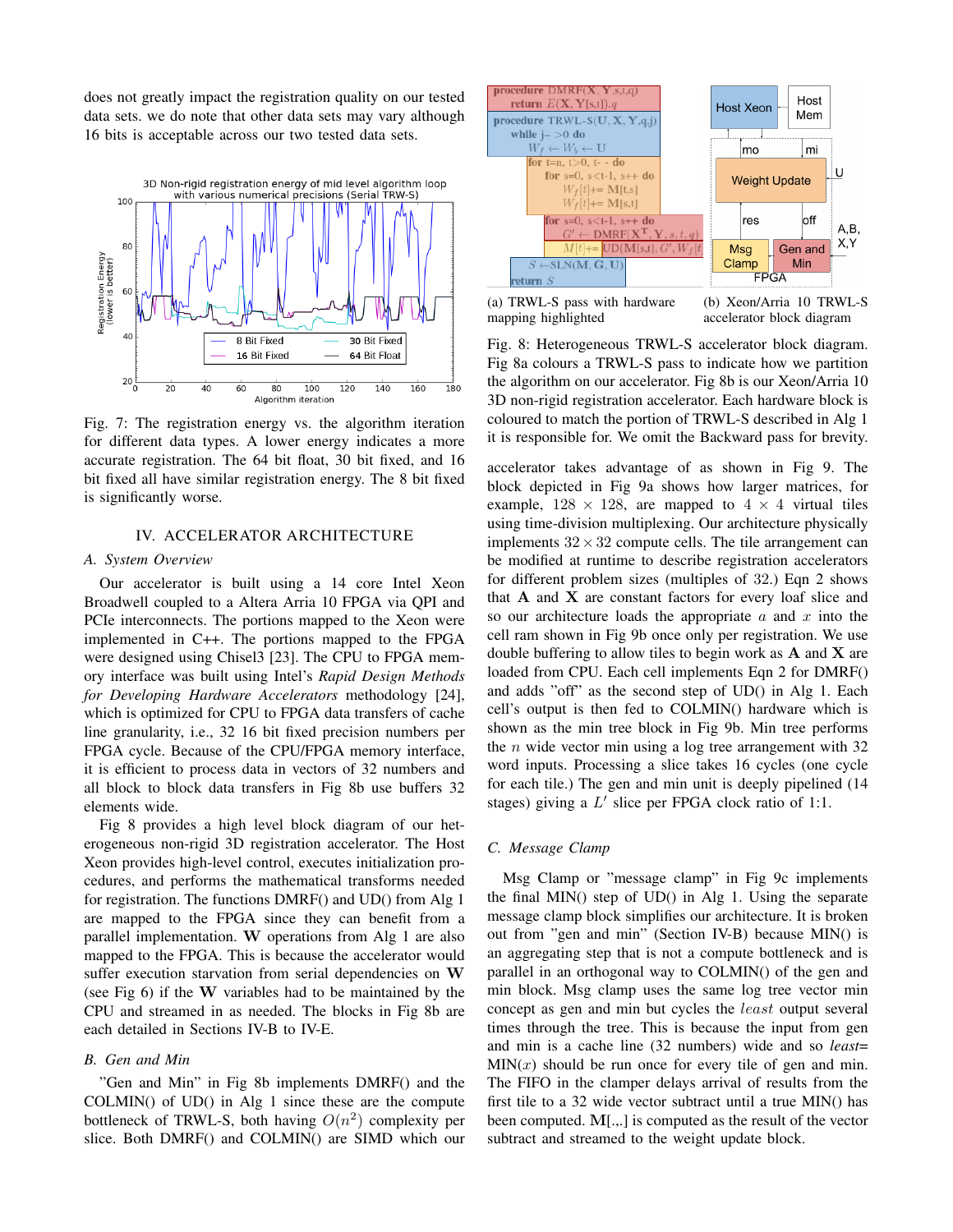

(a) Gen and Min tile and cell architecture (b) Cell and colmin block (c) Msg Clamp block

Fig. 9: Gen and Min block. This block is dedicated to the  $O(n^2)$  per slice compute bottleneck of TRWL-S. It computes DMRF() loaf slices from Alg 1 and  $n$  vector mins of that slice. Vector mins are the bottleneck of UD() from Alg 1. We achieve high performance with an array of  $32 \times 32$  cells each containing a 14 stage pipeline as shown in Fig 9a and detailed in Fig 9b.

#### *D. Weight Update*

"Weight Update" in Fig 10 maintains the W weight variables in Alg 1 because they are on the critical path to meet the serial dependencies of TRWL-S and round trip latency is too high to manage W on CPU. W is therefore stored on the FPGA in BRAM and is optionally initialized to U by the CPU. We re-order weight update as shown in Fig 10a so that the dependency of  $t + 1$  can be met by forwarding  $M[.,x] + W[x]$ . The forwarding stage is shown as the "Backend" in Fig 10a. We manage meeting the W dependencies of gen min (Sec IV-B) with the "Frontend" block in Fig 10a. This block tracks  $s$  and  $t$ , using these variables to route the correct message,  $M[.,.]$  and weight  $W[.]$ . If the required dependency can't be satisfied, weight update will stall the accelerator. In practice stalls are negligible (0.2% stall cycles per MRF). If dependencies are met,  $W[.]$  and  $M[,$  are scaled by  $\Gamma$  as shown in Fig 10b which is the first step of Alg 1 UD(). The result "off" is then passed to "gen and min".



(a) Partitioning and scheduling scheme of the Weight Update block (b) Data flow details of the Weight Update block

Fig. 10: Control and Data flow views of the Weight Update Block. Fig 10a shows a rescheduling of W computation that allows dependency forwarding of Alg 1 from  $t$  to  $t + 1$ . Fig 10b details W processing. We use a local copy of W to efficiently compute dependencies. We perform canonical tree re-weighting with  $\Gamma$  in the "frontend" only for efficiency [21].

# *E. CPU*

The CPU is responsible for control and data flow, making our 3D registration accelerator heterogeneous.

On the control path; The CPU starts TRWL-S and determines the number of iterations. We hard coded  $j$  in Alg 1 to be 20 iterations to match the GH+TRW-S base line for performance comparison. However, termination can also be determined dynamically by comparing the SLN() registration energy (solution quality) to either the lower bound [21] or an experimentally determined value.

The CPU can also optionally specify registration candidate solutions at each pass via the U parameter. We use the same U as the baseline for our performance evaluation.

On the data path; The CPU pre-processes registration problems by computing A and B before starting TRWL-S as described in Section III-C. Other pre-processing steps include computing the baseline q normalization factor  $[16]$ and converting all numbers to 16bit Fixed point representation. Since the M messages require  $O(n^3)$  storage, the CPU streams them off and on to the FPGA as needed. Finally the CPU decodes the 3D registration solution by implementing SLN() [21].

## V. EVALUATION

We evaluate our system accelerator performance against a software implementation of the baseline GH+TRW-S and software TRWL-S. We compare only TRWL-S :  $Y \mapsto$ X against GH+TRW-S :  $Y \mapsto X$  since we do not reimplement the input stage (geodesic distance computation) or the output stage (expansion move upscaling). The baseline uses a state of the art implementation of TRW-S which has been enhanced with openMP to run a bottlenecking function (UD()) from Alg 1 in parallel when possible [20]. Our TRWL-S accelerator significantly outperforms the baseline implementation ( $\approx 600X$  faster). This would make a holistic baseline software to accelerator comparison uninteresting. Therefore in this section we use the baseline to evaluate registration quality of the accelerator, but use a software TRWL-S implementation to compare other metrics. Specifically we evaluate accelerator run time performance and system power consumption of the accelerator against software TRWL-S. Finally we evaluate the scalability limitations of our TRWL-S non-rigid 3D registration accelerator.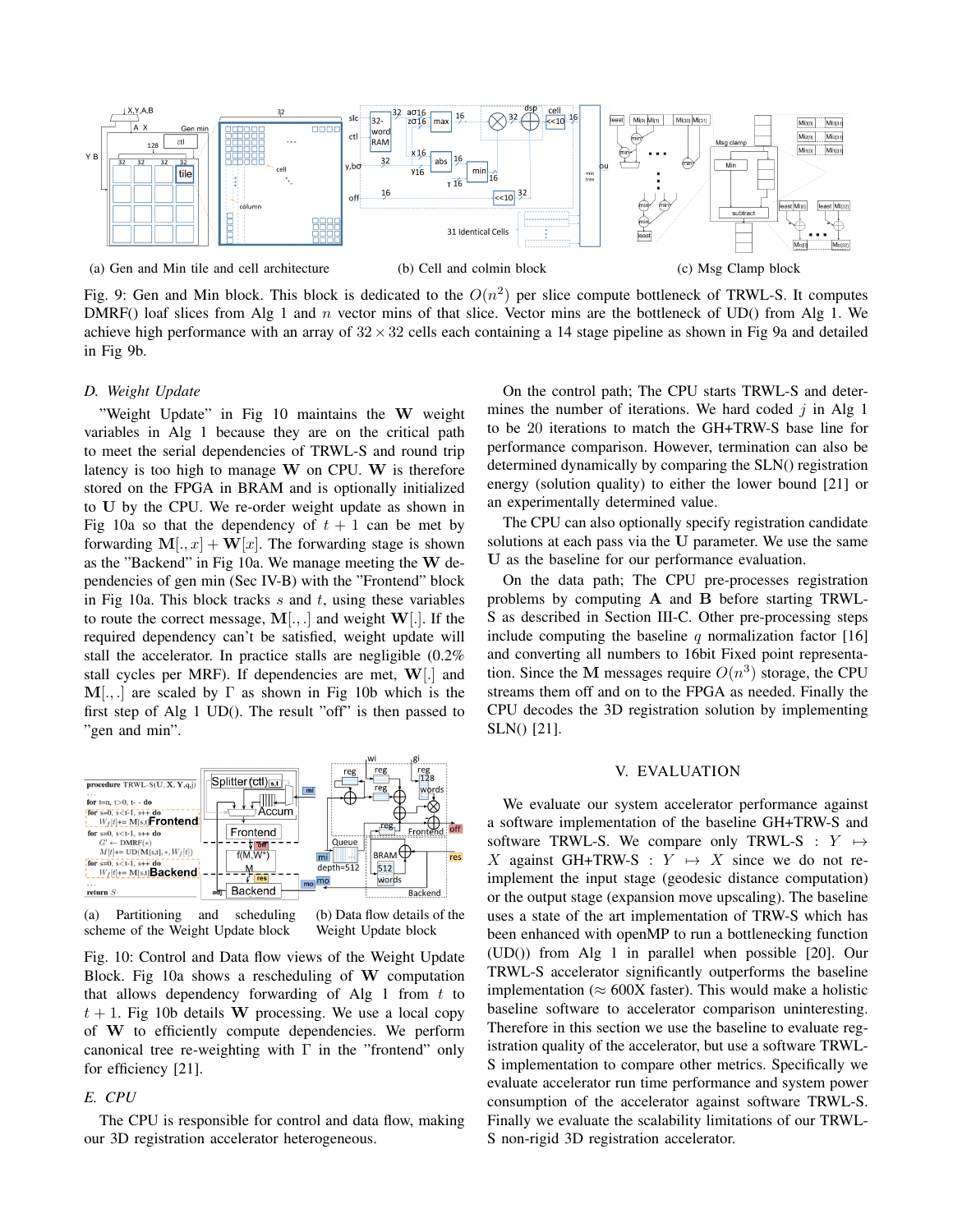| Dataset       | Mean  |     |                  |                     |
|---------------|-------|-----|------------------|---------------------|
| Name          | Scans | n   | quality $\delta$ |                     |
| Liver Surgery | 25    |     | $1.3\%$          |                     |
| <b>FAUST</b>  | 50    | 96  | 1.9%             |                     |
| Liver Surgery | 25    | 128 | $1.8\%$          |                     |
| <b>FAUST</b>  | 50    | 178 | $1.7\%$          | (b) Baseline: FAUST |

(b) Baseline: FAUST (c) Ours: FAUST (d) Baseline: Surgery (e) Ours: Surgery

(a) Registration  $\delta$  from baseline (lower is better)

Fig. 11: Summary of TRWL-S registration performance (Table 11a) and comparisons to GH+TRW-S (Figures 11b to 11e)

# *A. Registration Quality*

We compared registration performance of TRWL-S to the baseline using the FAUST pose estimation database [25] and our own surgical video data set. Figure 11 shows the results. We calculate the mean difference of solution energy (registration quality) between baseline TRW-S and TRWL-S in Fig 11a accross our data sets. The average energy difference is small since the algorithms are equivalent except for the reduced numerical precision and registration results are therefore very similar. Figures 11b to 11e show a qualitative comparison of the 3D registrations of both algorithms on the two different data sets. In general TRWL-S appears to have good agreement with the baseline.

# *B. Accelerator Performance*

We implemented the accelerator on a Xeon-FPGA platform using the Arria 10 10A115U3F45E2SGE3 FPGA. We used Chisel3 [23] and the *Rapid Design Methods For Developing Hardware Accelerators* [24] methodology for implementing the system. Chisel3 enables highly parameterized, clock accurate RTL descriptions to be developed in a concise and effective manner. We set the active matrix size to be  $32 \times 32$  so that the *Gen and Min* component uses 1024 of the 1518 DSP blocks available on the FPGA. All components of the system together occupy 42% of the available ALMs (this includes both the Blue Stream, the interface to the Xeon provided by the platform, and the Green Stream, the hardware specific to this accelerator.) Timing converged to 400 MHz in the Blue Stream and 100 MHz in the Green Stream (no timing violations.) Other FPGAs with more compute resources (e.g., the Stratix 10 with up to 5760 DSP blocks) and higher clock rates (200 MHz or more can likely be achieved with more implementation work) would improve the performance proportionally.

#### *C. System Power Consumption*

We measured power consumption on the physical platform. The measurement system provides a breakdown by: CPU power, DRAM power, Core FPGA power, and Other FPGA power. For the software-only case, we measured power on the same system. Removing the FPGA components from the software-only case, we see a 69.6 W for software only vs. 72.8 W for the accelerated system. The runtime for the accelerated system is  $\approx 84 \times$  smaller (compared with a single core software-only implementation), resulting in an energy per computation benefit of  $\approx 81 \times$ . The runtime and energy benefits are less when compared to a multi-threaded software implementation ( $10\times$  and  $15\times$ , respectively) but still significant.

TABLE I: Measured Power for the Accelerator Computation

|                        | CPU(W) |             | FPGA (W) |          | Perf per Frame |           |
|------------------------|--------|-------------|----------|----------|----------------|-----------|
| Name                   | Core   | <b>DRAM</b> | Core     | Other    | time(s)        | energy(J) |
| FPGA Accel             | 24.2   | 28.1        | 8.7      | 11.8     | 0.05           | 3.6       |
| $SW(1$ thrd)           | 41.5   | 28.1        | (7.1)    | (11.8)   | 4.22           | 294.0     |
| $SW(14 \text{ thrds})$ | 86.0   | 28.1        | (7.1)    | (11.8)   | 0.50           | 55.2      |
| Ratio $(1)$            | 1.71   | 1.00        | 0        | 0        | 84.5           | 80.8      |
| Ratio $(14)$           | 3.55   | 1.00        | 0        | $\theta$ | 10.0           | 15.2      |

"FPGA Accel" are power metrics for our non-rigid 3D registration TRWL-S accelerator system. "SW (1 thrd)/(14 thrds)" are metrics for software-only TRWL-S registration using 1 and 14 CPU hardware threads respectively. Adding threads makes a CPU compare increasingly favorably with FPGA, however the FPGA always maintains a large energy and speed advantage in our system

## *D. Scalability*

The algorithm transformations described in Section III results in two major limits to scalability: 1) the  $O(n^3)$  bandwidth requirement for transferring  $\binom{n}{2}$  length n messages to and from memory, and 2) the  $O(n^4)$  compute required to perform the *Gen and Min* operations. Figure 12 show both limitations on the same log-log graph.



Fig. 12: TRWL-S scaling on a Xeon Aria 10 platform. Memory bandwidth scaling is dominated by message streaming which is  $O(n^3)$ . Compute scaling is dominated by the  $O(n^4)$ DMRF computation. Compute must improve by 17x (using a faster clock or larger FPGA) before platform bandwidth is the performance limiter (at n=256).